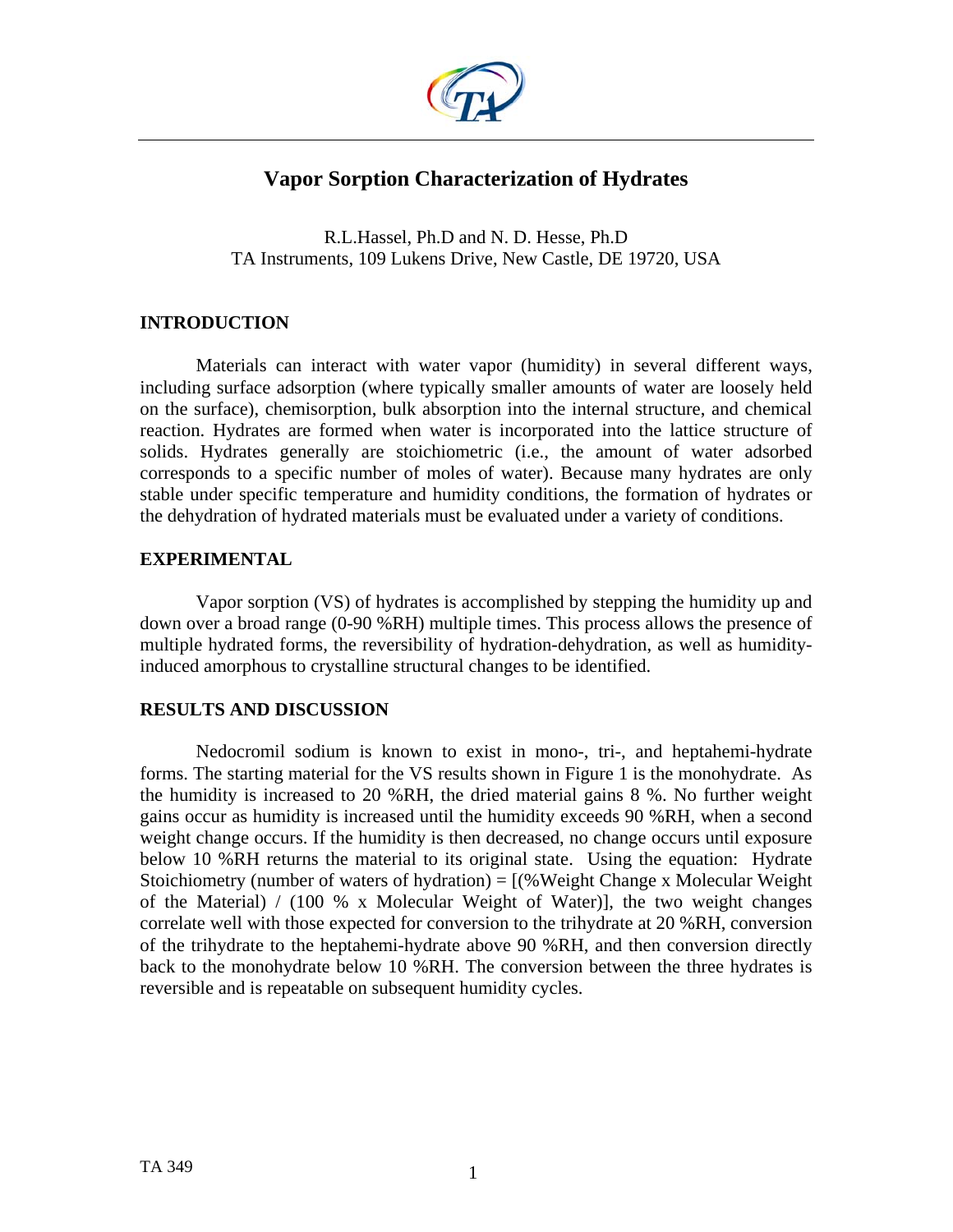

**Figure 1. Reversible Conversion Between Hydrates**

Figure 2 and 3 illustrate a material (diphenlhydantoin), where previous "humidity history" affects the VS adsorption/desorption profile obtained. In both VS experiments, the material is stepped from 10 %RH to 90 %RH and then back down to a low humidity before again raising the humidity to 90 %RH. In the first experiment, however, the lowest humidity used is 5 %RH, while in the second experiment it is 0 %RH. Initial exposure to 90 %RH results in a weight gain consistent with formation of a tetrahydrate (4 waters of hydration). Decreasing the humidity to 20 %RH converts the tetrahydrate to the monohydrate. The monohydrate is stable down to 5 %RH. However, if the humidity is lowered to 0 %RH, the anhydrous form is obtained. Figure 2 shows that the monohydrate once formed is stable up to about 40 %RH. Moreover, Figure 3 shows that this material has three different forms (anhydrous, monohydrate, tetrahydrate), which are stable (once formed by previous "humidity history") in the 20-40 % humidity range.



 **Figure 2. Diphenylhydantoin Exposure to 0 %RH**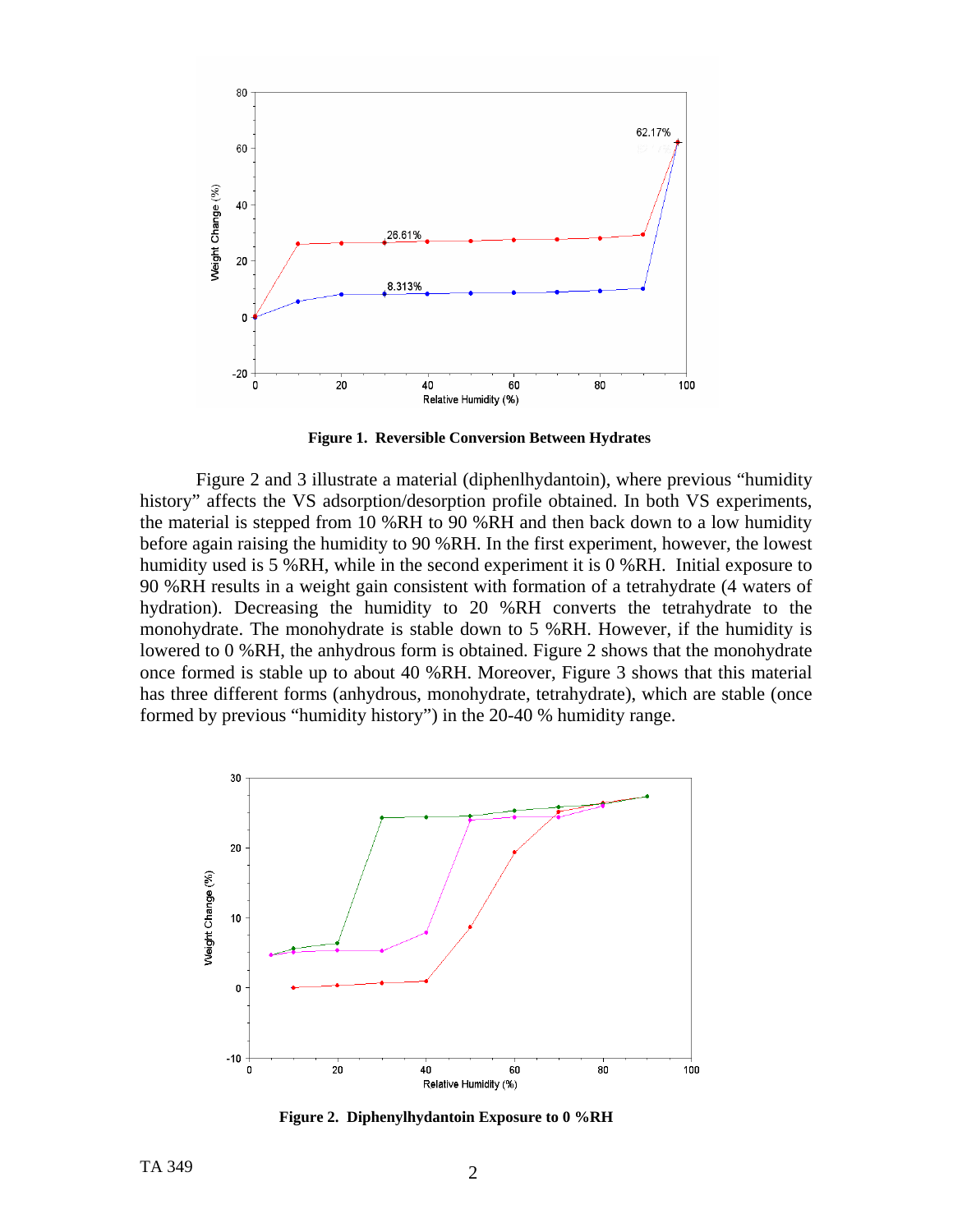

**Figure 3. Diphenylhydantoin Exposed to 0 %RH** 



 **Figure 4. Naloxone Hydrochloride VS Experimental Profile**

Figures 4 and 5 are the raw VS experimental profile and derived sorption profile for naloxone hydrochloride. On initial drying at 0 %RH and 60 ºC, the material loses about 9 % of its original weight. This total weight loss indicates that the initial material is a dihydrate. In subsequent humidity exposure at 25 ºC, normal stepped weight gains are observed as the humidity is increased from 10-50 %RH. The total weight gained over that humidity range corresponds to the 9 % lost during initial drying. At 60 %RH (and even more dramatically at 70 %RH), the material initially gains weight, but with time most of that weight gain decays away. That type of behavior is typical of a water-induced recrystallization where water acts as a plasticizer lowering the glass transition of an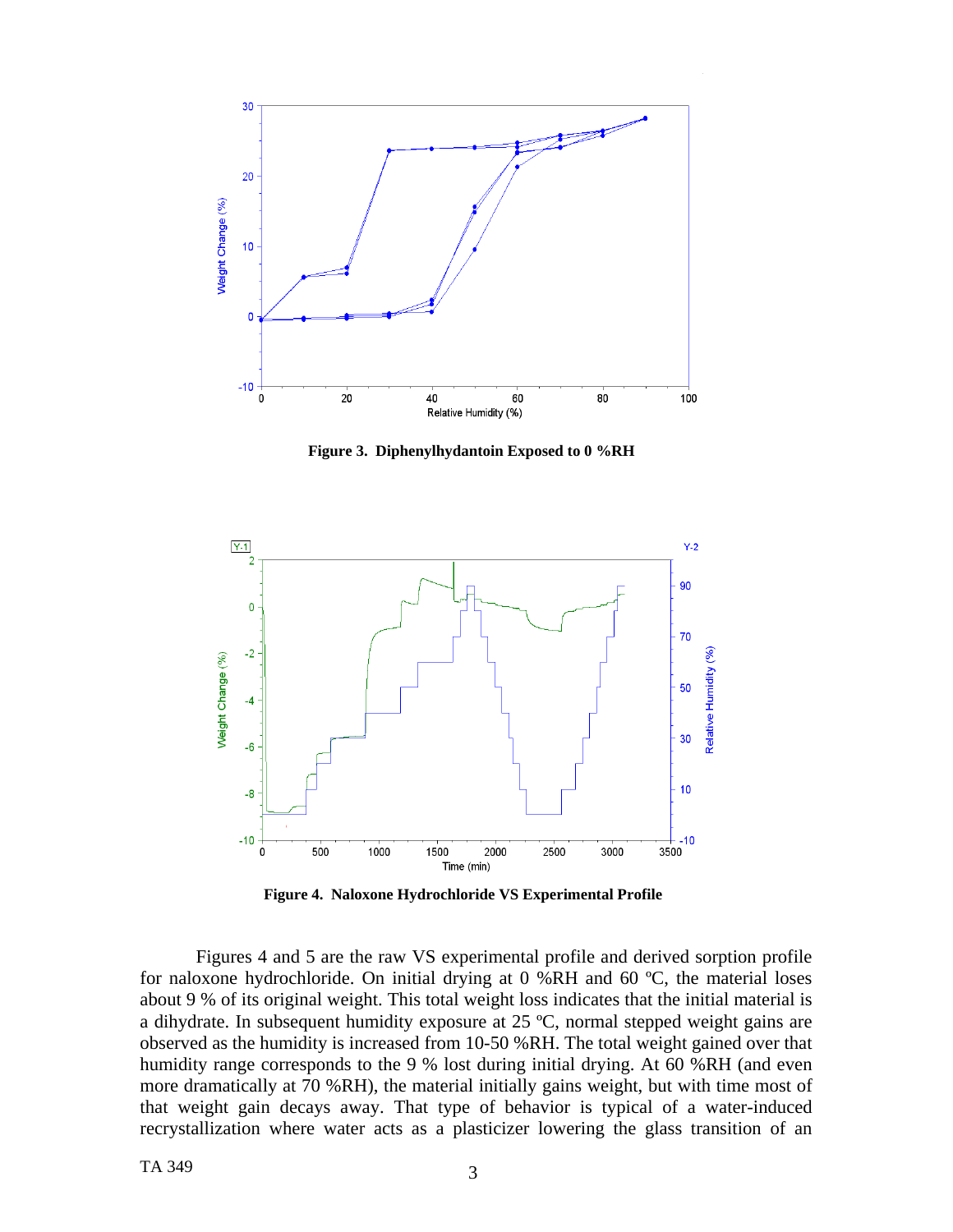amorphous material until it corresponds with the temperature of the experiment and spontaneous rearrangement (recrystallization) occurs to the material's more stable form. At 70 %RH and above, the weight change is minimal as would be expected for a crystalline material. Weight changes with subsequent decreasing humidity and on the second increasing humidity profile remain small indicating that the crystalline structure once formed is stable at 25 ºC even at 0 %RH. The sorption plot (Figure 5) shows this behavior more clearly. These VS results suggest that the material initially is a crystalline dihydrate. On exposure to more "strenuous" drying conditions  $(0\%RH$  and  $(60 °C)$ , the waters of hydration are lost, and the material becomes amorphous. On subsequent exposure to humidity the material rehydrates and forms its more stable crystalline form. The crystalline dihydrate remains stable at 25 °C regardless of humidity conditions.



 **Figure 5. Naloxone Hydrochloride VS Sorption Profile** 

### **SUMMARY**

Vapor sorption provides a convenient method for determining the presence of hydration/dehydration in solids. The adsorption/desorption profiles obtained are considerably different than those obtained for other water-induced phenomena, and hence can be readily identified.

### **KEY WORDS**

Vapor Sorption, VS, Hydrates

## **TA INSTRUMENTS**

**United States** 109 Lukens Drive, New Castle, DE 19720 • Phone: 1-302-427-4000 • E-mail: [info@tainstruments.com](mailto:info@tainstruments.com) 

**Canada** 

Phone: 1-905-309-5387 • E-mail: [shunt@tainstruments.com.](mailto:shunt@tainstruments.com)